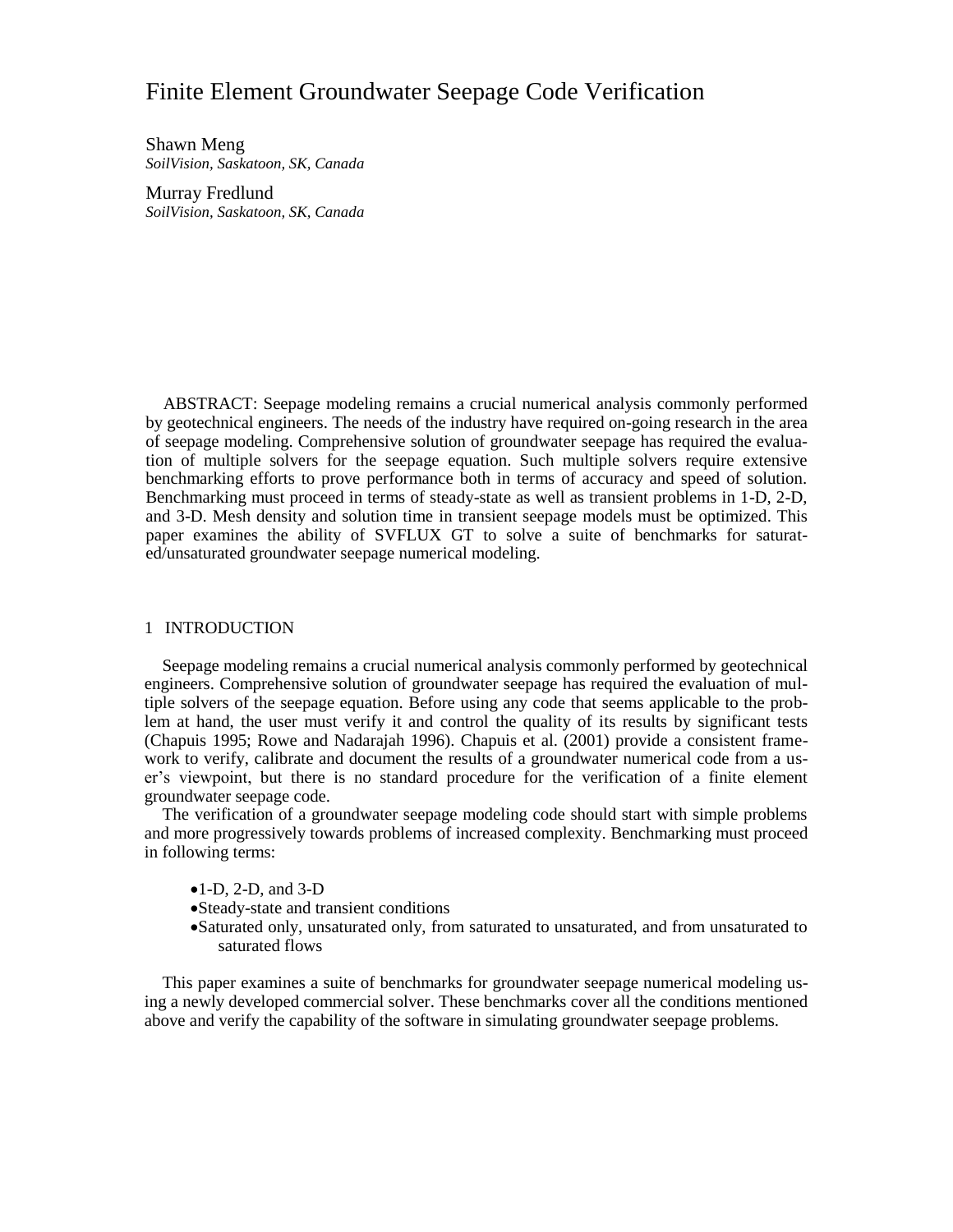## 2 BENCHMARKS

#### 2.1 *Case 1: one-dimensional transient unsaturated only flow*

Celia (1990) presented an infiltration example comparing finite difference and finite element solutions. The example represents an approximate description of a field site in New Mexico. The model involved unsaturated infiltration into a column of 100 cm in depth. The model was duplicated in the software package. Material properties presented in the paper were converted from a functional to a digital representation. The results of the software as compared to the finite element results presented by Celia (1990) are shown in Figure 1. The software results indicate correct solution of the infiltration model. The results validate the capacity of the software in simulating unsaturated only flow.



Figure 1 Difference between finite element solutions presented by Celia (1990) and the solution obtained using the software

#### 2.2 *Case 2: two-dimensional steady-state saturated only flow*

The model in this case illustrates a two-dimensional steady-state confined flow under a dam and can be used as the verification for saturated only flow. The material is viewed as saturated with the saturated volumetric water content of 0.4 and a constant saturated hydraulic conductivity of 1e-5 m/s. The dam has two 10 m sheet piles driven partially into the granular soil layer as shown in Figure 2 (Holtz and Kovacs, 1981). On the left side of the dam, the boundary condition is set as constant pressure head (12 m), and on the right side, the boundary condition is assumed as constant pressure head  $(0 \text{ m})$ .

Figure 3 shows the contour of total head (*h*) and several select streamlines under the dam. The distributions of pressure heads at the bottom of the dam (from A to F) are compared between the analytical results and the software in Figure 4. Holtz and Kovacs (1981) noted that this distribution is important for the analysis of the stability of concrete gravity dams. The good agreement between results from the analytical calculation and the software verifies the capability of the software for simulating the saturated only flow.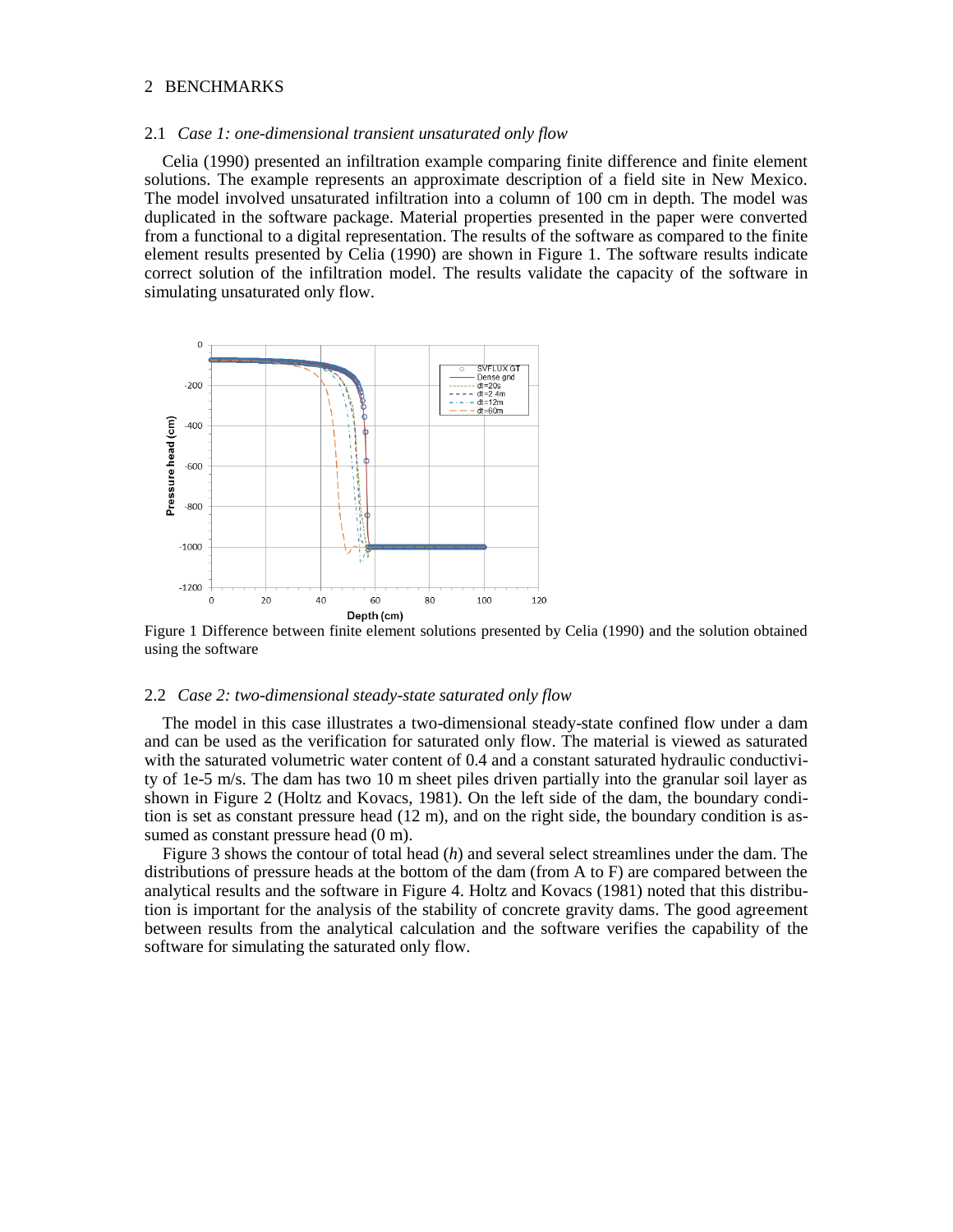

Figure 2 Description of the Case 2 example model (Holtz and Kovacs, 1981)



Figure 3 The contours of total head (*h*) and select streamlines under the dam



Figure 4 Comparison of the pressure head (*hp*) distributions at the bottom of the dam (from A to F) between the analytical calculation by Holtz and Kovacs (1981) and SVFLUX GT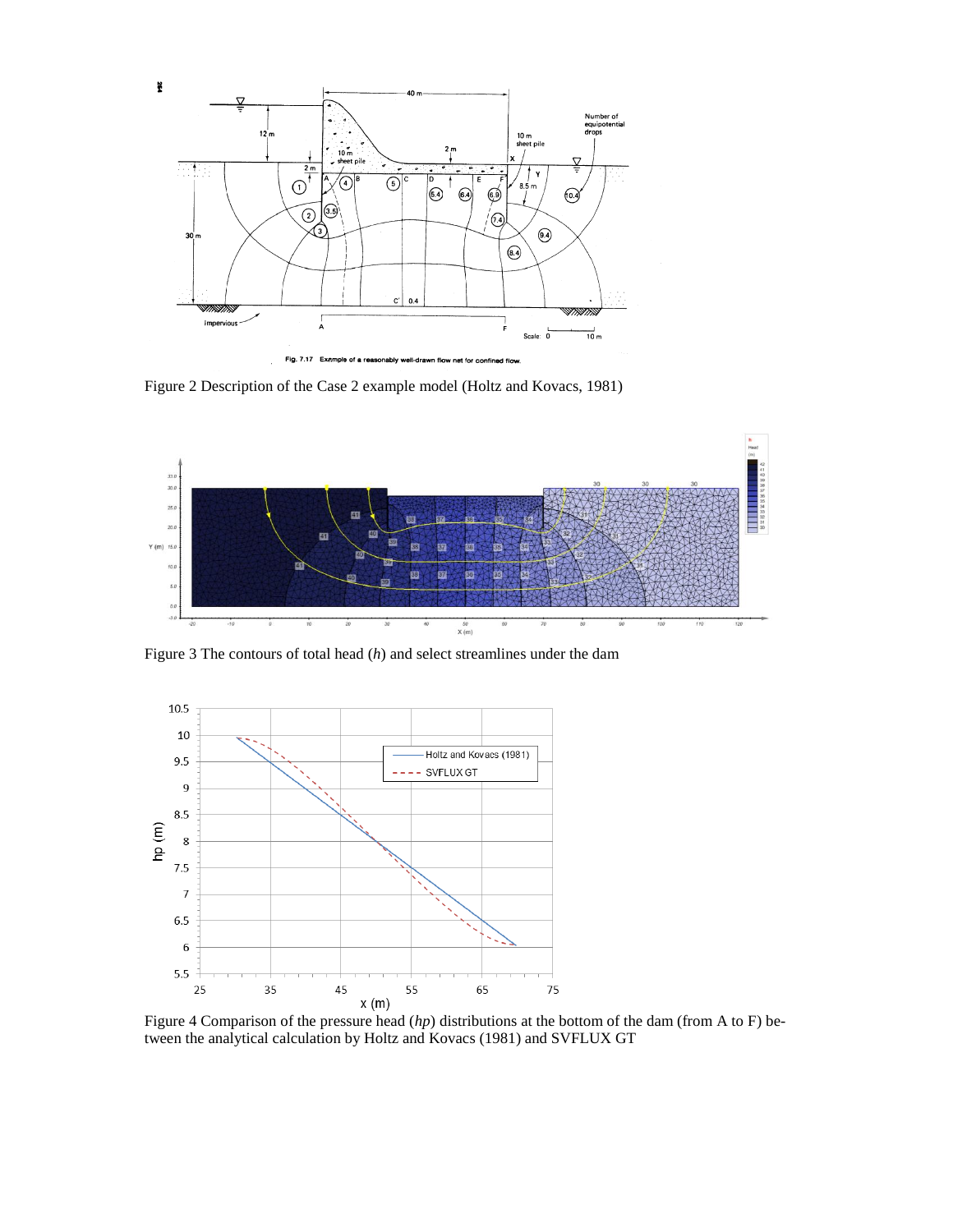## 2.3 *Case 3: two-dimensional steady-state saturated-unsaturated flow*

This verification model considers a vertical cross-section of an unconfined groundwater seepage system in a homogeneous earth dam underlain by an impervious base, and a free-surface and a seepage face appear atop the flow region as shown in Figure 5. The geometry of the simulation domain is a 20 m  $\times$  20 m square, and an initial water table line is set at the top surface. The boundary condition on the left side is assigned as Head Constant  $= 20$  m. On the right side, the boundary condition from  $y = 0$  m to  $y = H_0$  is assigned as Head Constant = H<sub>0</sub>, and from  $y =$  $H_0$  to  $y = 20$  m as Review Boundary Condition to determine the length of the seepage face. The material is viewed as unsaturated with the saturated hydraulic conductivity of 3.5 m/s. The Fredlund and Xing Equation (1994) is used for fitting the soil-water characteristic curve, and the modified Campbell Estimation (1974) is used for unsaturated hydraulic conductivity estimation. Figure 6 shows the contours of pore-water pressure, flow field and the final location of water table line for the case of  $H_0 = 6$  m obtained from the software. The seepage face length results from the software and the paper by Lee and Leap (1997) are summarized in Table 1. From the comparisons it can be seen that the results from the software are close to the simulation results from Lee and Leap (1997). Some differences exist because the length of the seepage face is very sensitive to the mesh density along the boundary near the exit point and in the area nearby. This verification example verifies the capability of the software in handling the simulation of saturated-unsaturated seepage flow, free surface and seepage face in steady state.



Figure 5 Physical domain of the Case 3 model showing free surface (F) and seepage face (S)



Figure 6 The contours of pore-water pressure, flow field and the final location of the water table line for the case of  $H_0 = 6$  m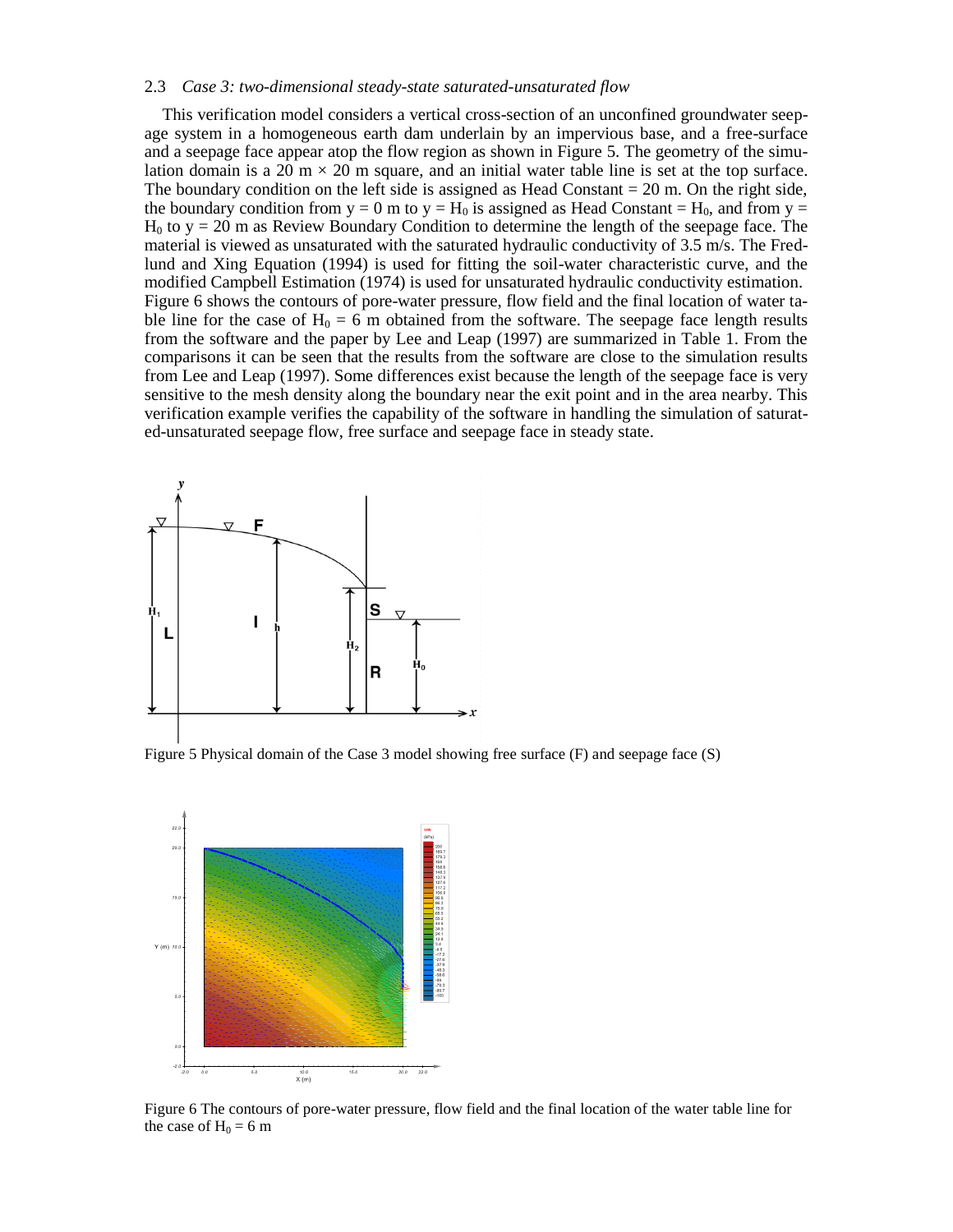| able T beeping take temper results and comparisons of $\cos \theta$ models |          |          |             |              |             |           |
|----------------------------------------------------------------------------|----------|----------|-------------|--------------|-------------|-----------|
|                                                                            | $H_1(m)$ | $H_0(m)$ | $S(m)^*$    | S(m)         | S(m)        | $Error**$ |
|                                                                            |          |          | (Lee, 1997) | (analytical) | (SVFLUX GT) |           |
|                                                                            | 20       |          | 5.7         | 5.3          | 5.76        | 1.0%      |
|                                                                            | 20       |          | 4.0         | 3.7          | 4.10        | 2.5%      |
|                                                                            | 20       |          | 2.7         | 2.4          | 2.58        | 4.4%      |
|                                                                            | 20       |          | 1.7         | 1.5          | 1.80        | 5.5%      |
|                                                                            | 20       |          | 0.9         | 0.8          | 1.00        | 11.1%     |

Table 1 Seepage face length results and comparisons of Case 3 models

\*Simulation results from Lee and Leap, 1997.

\*\*Compare with the simulation results from Lee and Leap, 1997.

#### 2.4 *Case 4: two-dimensional transient unsaturated-saturated flow*

This verification model illustrates unsteady-state groundwater seepage below a lagoon. The lagoon is placed on top of a 1 m thick soil linear, and the total height of the model is 10 m as shown in Figure 7. The geometry of the problem is symmetrical, and the liner and the surrounding soil are assumed to be isotropic with respect to their hydraulic conductivity.

An initial condition with a water table located 5 m below the ground surface is assumed. On the right boundary, a constant head (5 m) boundary condition is set below the water table, and the other surfaces are assumed as "Zero Flux". The lagoon is set as a constant pressure head (1 m) boundary condition to assume that the lagoon is filled with water to 1 m height at the time being equal to 0. The materials are viewed as unsaturated, and the saturated hydraulic conductivities of surrounding soil and soil liner are 0.036 m/hr and 0.018 m/hr, respectively. More detailed descriptions about unsaturated material properties can be found in the book by Fredlund and Rahardjo (1993).

In this transient model, the solution is run for 200 hours, and it can be seen to reach the steady state at 189 hours according to Fredlund and Rahardjo (1993). Figure 8, Figure 9 and Figure 10 show the comparisons of pressure head contours from Fredlund and Rahardjo (1993) and the software at the times of 7 hours, 13 hours and steady state. The results from the software are in good agreement with those from Fredlund and Rahardjo (1993). This example further verifies the capability of the software for unsaturated-saturated seepage simulations in transient state.



Figure 7 Geometry and boundary conditions of the Case 4 model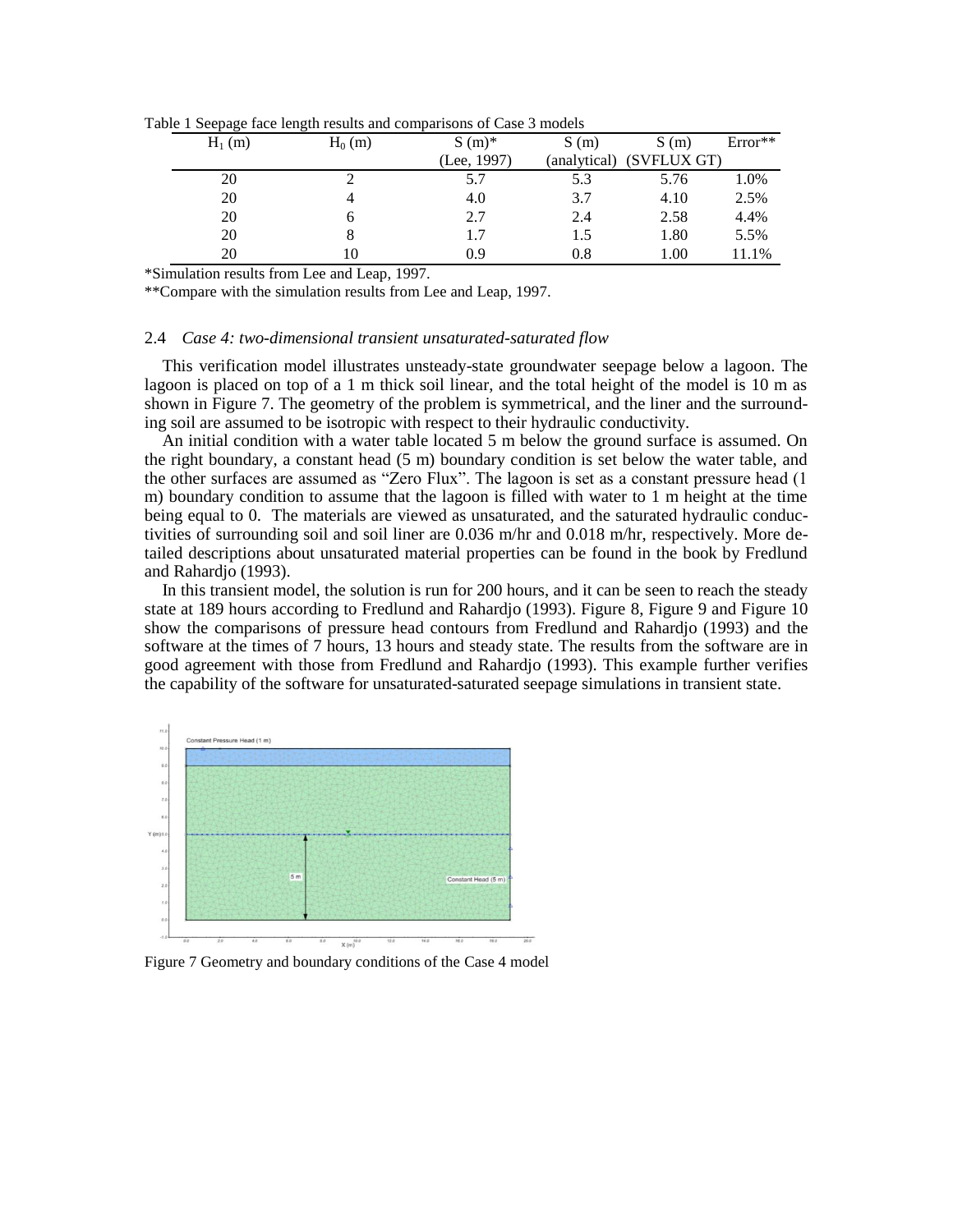

Figure 8 The comparison of pressure head contours from (a) Fredlund and Rahardjo (1993) and (b) the software at 7 hours.



Figure 9 The comparison of pressure head contours from (a) Fredlund and Rahardjo (1993) and (b) the software at 13 hours.



Figure 10 The comparison of pressure head contours from (a) Fredlund and Rahardjo (1993) and (b) the software at the steady state.

## 2.5 *Case 5: three-dimensional steady-state and transient unsaturated flow*

This three-dimensional seepage verification model considers the transient seepage through an earth dam in the situation of the rapid filling of a reservoir. The 3D geometry of the earth fill dam is 12 m high, 52 m in length and extruded from the 2D model with a width of 20 m. The initial conditions of head were obtained by first solving a steady-state run of the model with the head on the upstream face of the dam set to 4 m and a head of 0 m on the lower portion of the filter. The result from the steady-state analysis is then imported as the initial conditions for the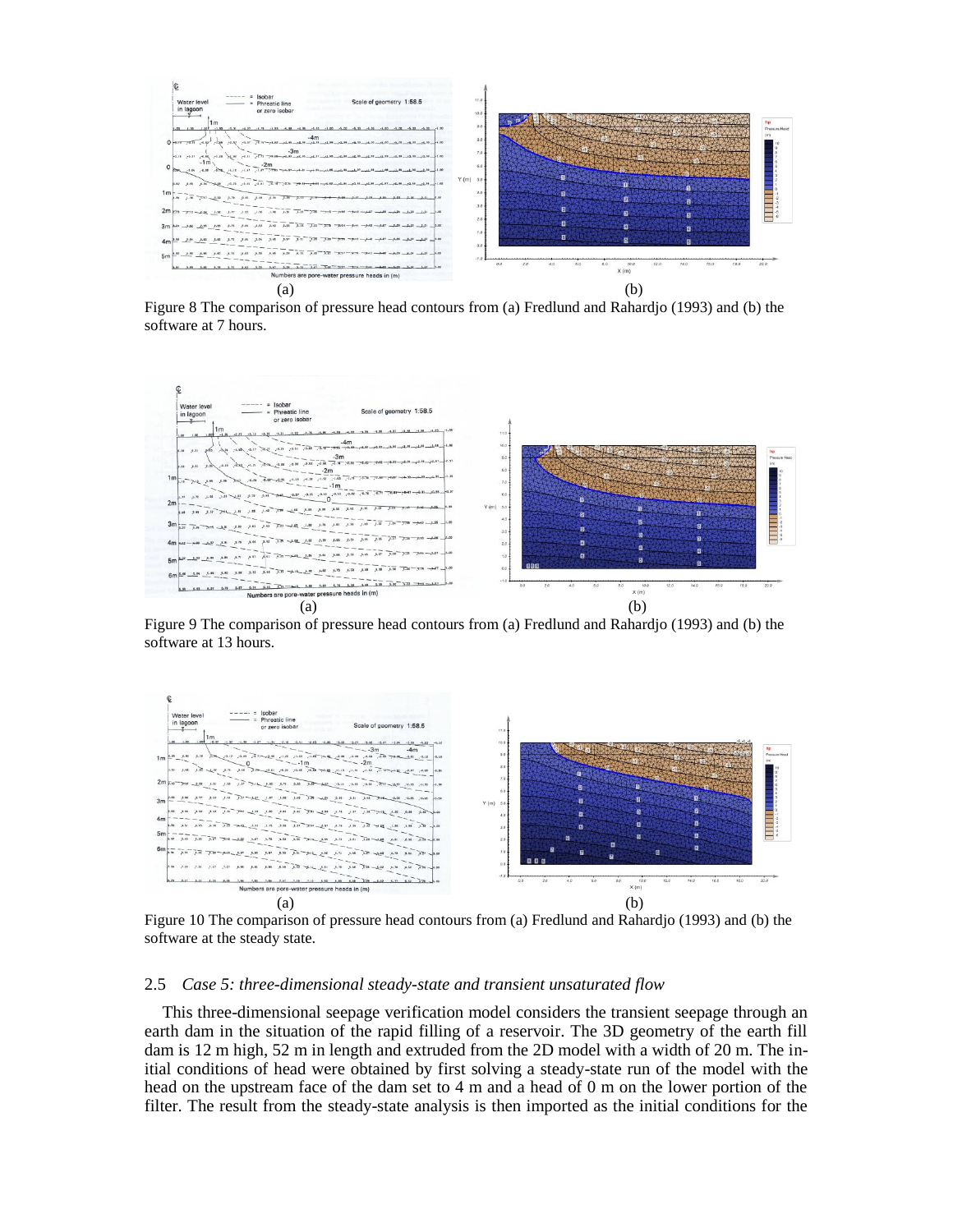transient analysis and compared with the 2D contours from Pentland (2001) as shown in Figure 11.

The material properties are considered as unsaturated and remain the same in the transient flow model. The boundary conditions change slightly. A head of 10 m is set on the upstream face of the dam to simulate a full reservoir condition. The model is run for 16,383 hours. Below, Figure 12 and Figure 16 show the head contours from Pentland (2001) and the software at times of 15 and 16,383 hours, and more results of 3D total head contours at times of 15, 225, 1,023, 4,095 and 16,383 hours from the software are also provided as shown in Figure 13, Figure 14 and Figure 15.

It can be seen from the above figures that the results computed by the software are in good agreement with those from Pentland (2001). This model further verifies the ability of the software for simulating the groundwater seepage flow in three-dimensional problems.



Figure 11 Head contours at the initial condition from (a) Pentland (2001) and (b) the software



Figure 12 Computed head contours at time 15 hours from (a) Pentland (2001) and (b) the software



Figure 13 3D head contours at time 225 hours from the software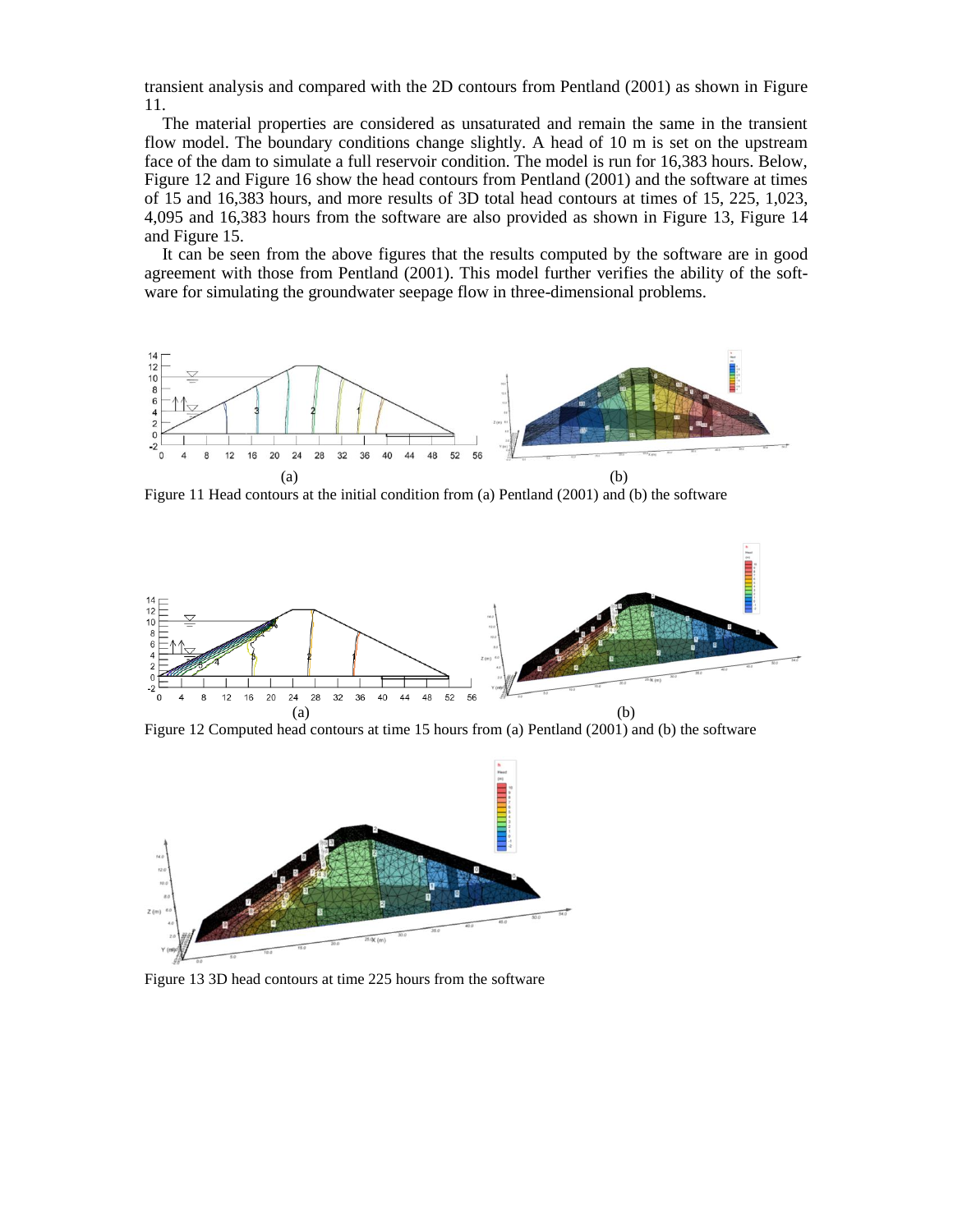

Figure 14 3D head contours at time 1,023 hours from the software



Figure 15 3D head contours at time 4,095 hours the software



Figure 16 Computed head contours at time 16,383 hours from (a) Pentland (2001) and (b) the software

## 3 CONCLUSIONS

Seepage modeling remains a crucial numerical analysis commonly performed by geotechnical engineers. Comprehensive solution of groundwater seepage has required the verification of the seepage equation. Benchmarking must proceed in terms of steady-state as well as transient problems in 1-D, 2-D, and 3-D. This paper provides a comprehensive verification for finite element groundwater seepage code using the software. Several example models are successfully verified, and these verification examples cover almost all different types of seepage problems, which include:

- one-dimensional, two-dimensional and three-dimensional problems
- steady-state and unsteady-state conditions
- saturated only, unsaturated only, from saturated to unsaturated and from unsaturated to saturated flows

Currently, there is no standard procedure for the verification of commercial finite element groundwater seepage codes. For any commercial finite element groundwater seepage code, verifications should be provided as presented in the current paper. It must be noted that correctly solving verification examples does not fully guarantee that a groundwater code is always valid for any type of problem. Ongoing development and testing in the area of seepage modeling is required. These successful benchmarks verify the capability of the software in solving groundwater seepage problems.